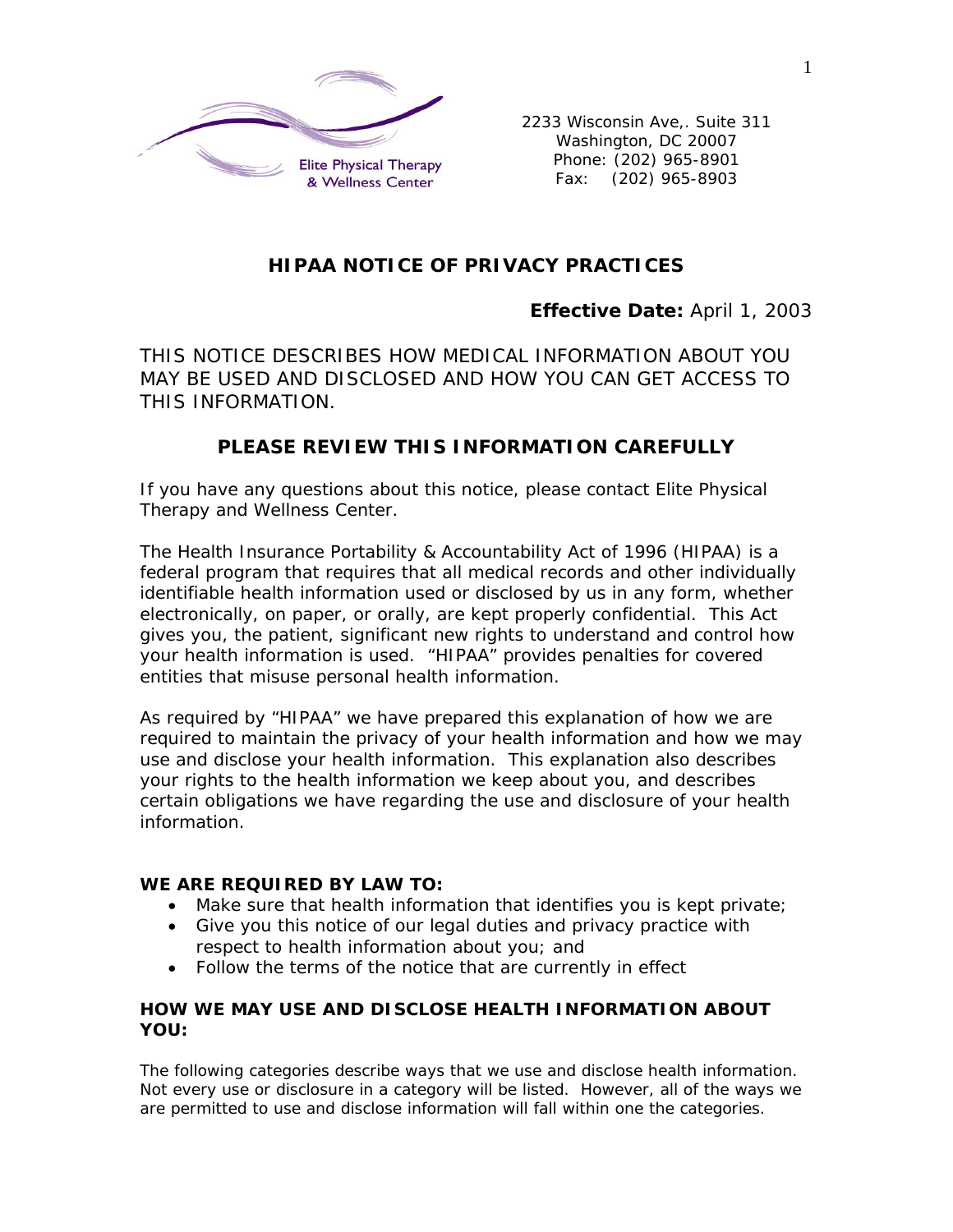*FOR TREATMENT:* We may use health information about you to provider you with health care treatment or services. WE may disclose health information about you to doctors, nurses, technicians, health students, or other personnel who are involved in taking care of you. They may work at our offices, at another doctor's office, or other health care provider to whom we may refer you for consultation, to take x-rays, or for other treatment purposes.

*FOR PAYMENT:* We may use and disclose health information about you so that the treatment and services you receive us may be billed to and payment collected from you, an insurance company, or a third party. For example, we may need to give your health plan information about your office visit so your health plan will pay us or reimburse you for the visit. We may also tell your health plan about a treatment you are going to receive to obtain prior approval or to determine whether your plan will cover treatment.

*FOR HEALTH CARE OPERATIONS:* We may use and disclose health information about you for operations of our health care practice. These uses and disclosures are necessary to run our practice and make sure that all of our patients receive quality care. For example, we may use health information to review our treatment and services and to evaluate the performance of our staff in caring for you. We may also combine health information about many patients to decide what additional services we should offer, what services are not needed, whether certain new treatments are effective, or to compare how we are doing with others and to see where there are room for improvements. We may remove information that identifies you from this set of health information so others may use it to study health care delivery without learning who our specific patients are.

AS REQUIRED BY LAW: We will disclose health information about you when required to do so by Federal, State, or Local law.

*TO AVERT A SERIOUS THREAT TO HEALTH OR SAFTETY:* We may use and disclose health information about you when necessary to prevent a serious threat to your health and safety, the health and safety of the public, or the health and safety of another person. Any disclosure, however, would only be to someone able to help prevent the threat.

*MILITARY AND VETERANS:* If you are a member of the armed forces or separated/discharged from military services, we may release health information about you as required by military command authorities or the Department of Veterans Affairs as may be applicable. We may also release health information about foreign military personnel to the appropriate foreign military authorities.

*WORKERS' COMPENSATION:* We may release health information about you for workers' compensation or similar programs. These programs provide benefits for work-related injuries or illness.

**PUBLIC HEALTH RISKS:** We may disclose health information about you for public health activities. The activities generally include the following:

- To report child abuse or neglect;
- To report births and deaths;
- To prevent or control disease, injury, or disability
- To notify people of recalls of products they may be using;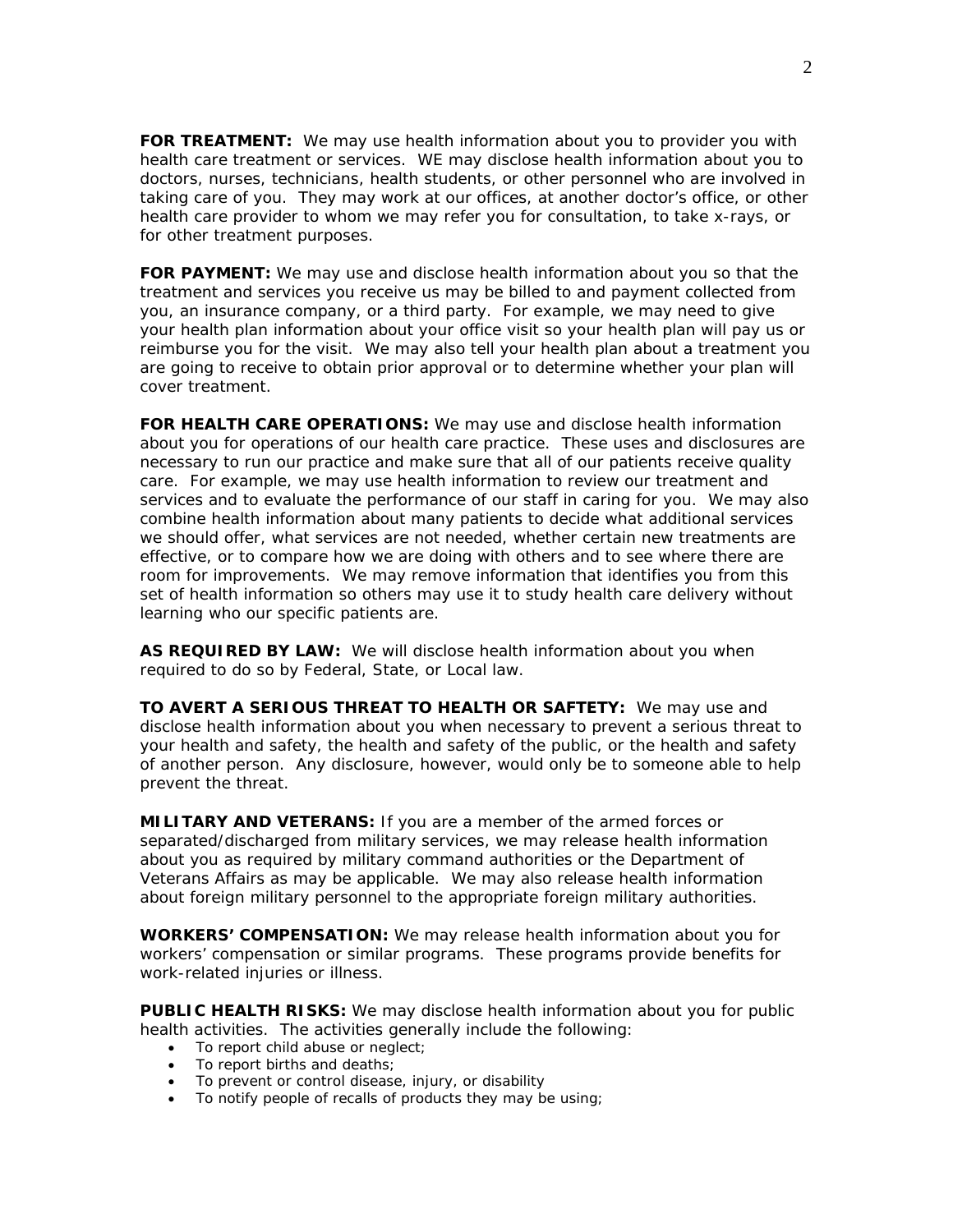- To report reactions to medications or problems with products;
- To notify a person or organization required to receive information on FDAregulated products;
- To notify a person who may have been exposed to a disease or may be at risk for contracting or spreading a disease or condition;
- To notify the appropriate government authority if we believe a patient has been the victim of abuse, neglect, or domestic violence. We will only make this disclosure if you agree or when required or authorized by law.

*HEALTH OVERSIGHTS ACTIVITIES:* We may disclose health information to a health oversight agency for activities authorized by law. These oversight activities include, for example, audits, investigations, inspections, and licensure. These activities are necessary for the government to monitor the health care system, government programs, and compliance with civil rights laws.

*LAWSUITS AND DISPUTES:* If you are involved in a lawsuit or a dispute, we may disclose health information about you in response to a court or administrative order. We may also disclose health information about you in response to a subpoena, discovery request, or other lawful process by someone else involved in the dispute, but only if efforts have been made to tell you about the request or to obtain an order protecting the information requisition.

*LAW INFORCEMENT:* We may release health information if asked to do so by a law enforcement official:

- In reporting certain injuries, as required by law, gunshot wounds, burns, injuries to perpetrators of crime;
- In response to a court order, subpoena, warrant, summons, or similar process
- To identify or locate a suspect, fugitive, material witness, or missing person Name and Address Date of Birth or Place of Birth Social Security Number Type of Injury Date and Time of Treatment if applicable A description of distinguishing physical characteristics • About the victim of a crime, if the victim agrees to disclosure or under certain
- limited circumstances, we are unable to obtain the person's agreement
- About a death we believe may be the result of criminal conduct
- About criminal conduct at our facility; and
- In emergency circumstances to report a crime; the location of the crime or victims, or the identity, description, or location of the person who committed the crime.

### *YOUR RIGHTS REGARDING HEALTH INFORMATION ABOUT YOU.*

You have the following rights regarding health information we maintain about you:

*RIGHT TO REVIEW AND COPY:* You have the right to inspect and copy health information that may be used to make decisions about your care. Usually, this includes health and billing records.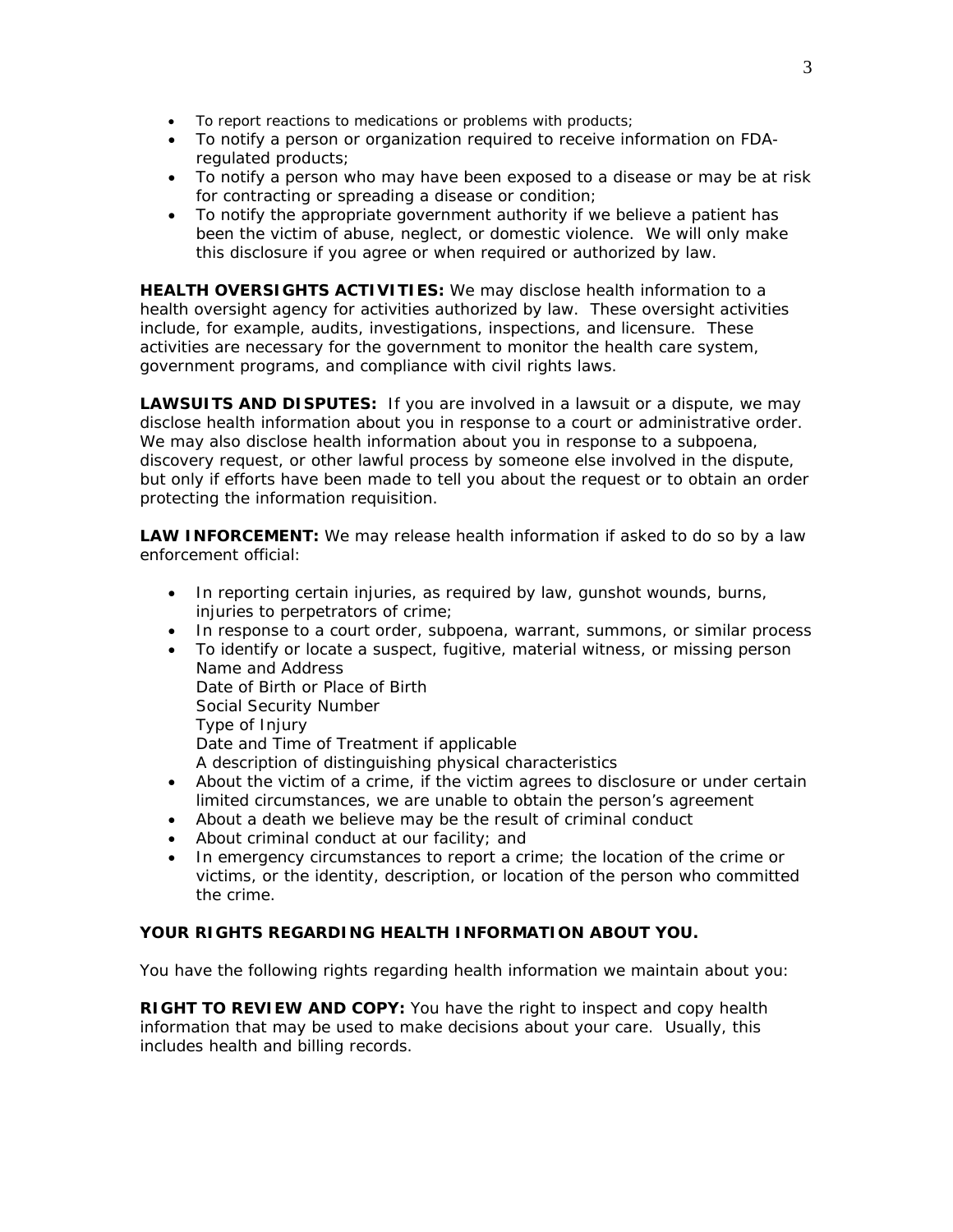To inspect and copy health information that may be used to make decisions about you, you must submit your request in writing to Briana Young, Office Administrator. If you request a copy of the information, we may chare a fee for the costs of copying, mailing, or other supplies and services associated with your request.

We may deny your request to inspect and copy in certain very limited circumstances. If you are denied access to health information, you may request that the denial be reviewed. Another healthcare professional chosen from within our practice will review your request and the denial. The person conducting the review will not be the person who denied your request. We will comply with the outcome of the review.

*RIGHT TO AMEND:* If you feel the health information we have about you is incorrect or incomplete, you may ask us to amend the information. You have the right to request an amendment for as long as we keep the information. To request an amendment, our request must be made in writing, submitted to a staff member of Elite Physical Therapy and Wellness Center and must be contained on one page of legibly handwritten or typed in at least 10-point font size. In addition, you must provide a reason that supports your request for an amendment. We may deny your request for an amendment if it is not in writing or does not include a reason to support the request. Any amendment we make to your health information will be disclosed to those with whom we disclose information as previously specified.

*RIGHT TO REQUEST RESTRICTIONS:* You have the right to request a restriction or limitation on the health information we use or disclose about you for treatment, payment, or health care operations. You also have the right to request a limit on the health information we disclose about you to someone who is involved in your care or the payment for your care, such as a family member or friend.

### *WE ARE NOT REQUIRED TO AGREE TO YOUR REQUEST FOR RESTRICTIONS IF IT IS NOT FEASIBLE FOR US TO ENSURE OUR COMPLIANCE OR BELIEVE IT WILL NEGATIVELY IMPACT THE CARE WE MAY PROVIDE YOU.*

*RIGHT TO TREQUEST CONFIDENTIAL COMMUNICATIONS:* You have the right to request that we communicated with you about medical/health matters in a certain location. For example, you can ask that we only contact you at home.

### *CHANGES TO THIS NOTICE*

We reserve the right to change this notice. We reserve the right to make revisions or changes to this notice effective for health information we already have about you as well as any information we receive in the future. We will provide an updated copy of this notice upon your verbal request.

#### *COMPLAINTS*

If you believe your privacy rights have been violated, you may file a complaint with us or with the Secretary of the Department of Health and Human Services. To file a complaint with us, contact a staff member of Elite Physical Therapy and Wellness Center. All complaints must be submitted in writing. **YOU WILL NOT BE PENALIZED FOR FILING A COMPLAINT.**